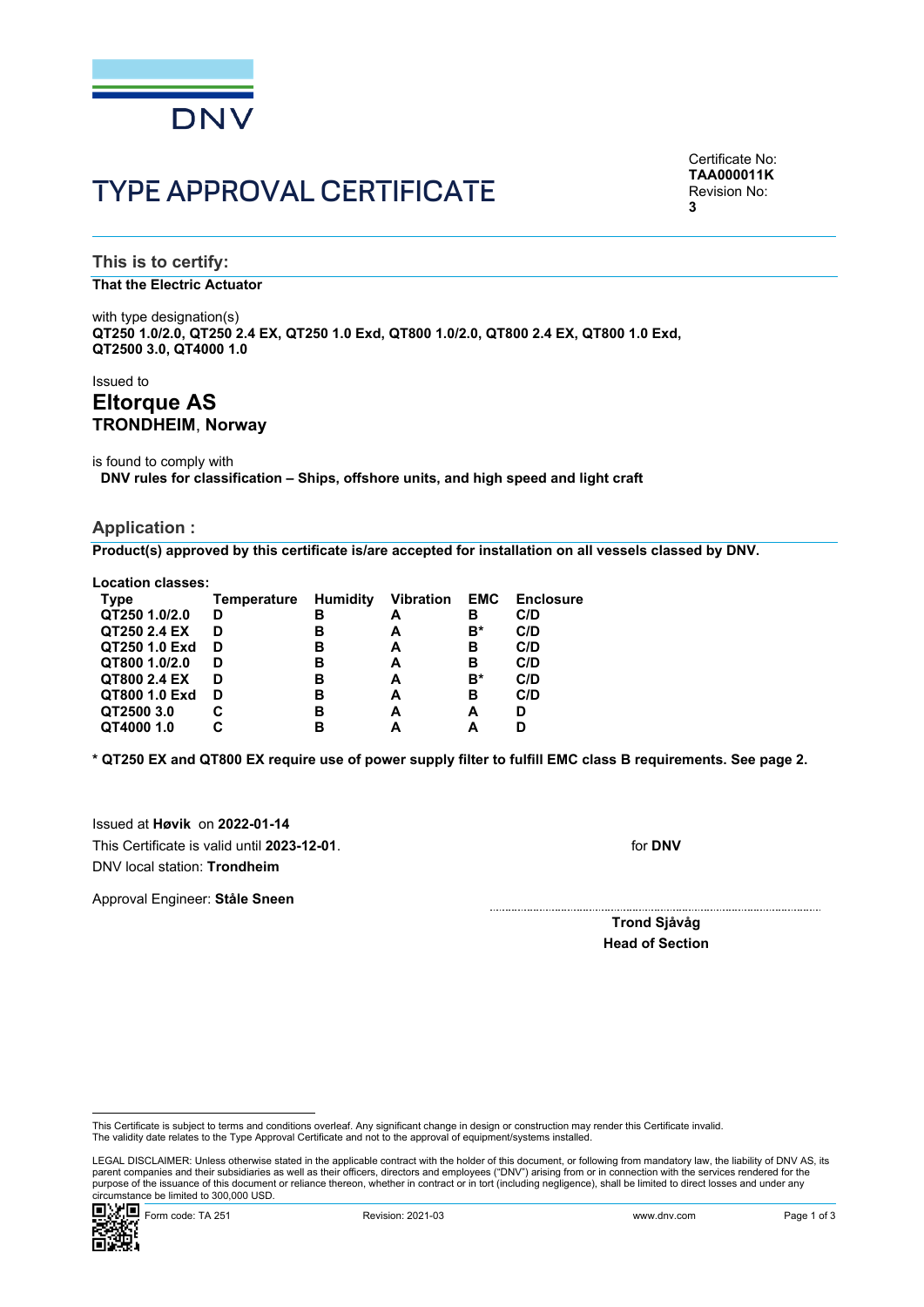

# Revision No:

Job Id: **262.1-004091-12**  Certificate No: **TAA000011K**

# **Place of manufacture**

Eltorque AS Verkstedvegen 4 7125 Vanvikan Norway

# **Product description**

Electric quarter turn valve actuator<br>Power Supply: QT250, Q

Power Supply: QT250 QT400 Operating Torque: QT250 QT800 QT250  $QT400$ 

Eltorque Automation Xiamen 2/F, 1#building, No.168 Huizuo Road, Haicang District, Xiamen, China

| . QT 800 | 230 V AC 50/60 Hz     |
|----------|-----------------------|
| 0        | 110-240 V AC 50/60 Hz |
| 0        | 110-240 V AC 50/60 Hz |
|          | Max. 250 Nm           |
|          | Max. 800 Nm           |
| 0        | Max. 2500 Nm          |
| 0        | Max. 4000 Nm          |
|          |                       |

#### Interface options as listed in table below.

| <b>Actuator</b> |                   |                               |                                    |                 |
|-----------------|-------------------|-------------------------------|------------------------------------|-----------------|
| Range           | <b>Basic</b>      | <b>Hybrid Cable</b>           | <b>Description</b>                 | <b>Firmware</b> |
|                 |                   | <b>Connection</b>             |                                    |                 |
| QT250           | 250.120.1[.xx]    | 250.120.1H[.xx]               | QT250 1.0 CANopen Actuator         | 1.1.x           |
|                 | 250.140.1[.xx]    | 250.140.1H[.xx]               | QT250 1.0 Modbus Actuator          | 1.1.x           |
|                 | 250.130.1[.xx]    | N/A                           | QT250 1.0 Analogue Actuator        | 1.1.x           |
|                 | 250.110.1[.xx]    | N/A                           | QT250 1.0 Digital Actuator         | 1.1.x           |
|                 | 250.121.1[.xx]    | 250.121.1H[.xx]               | QT250 2.0 CANopen Actuator *       | 1.1.x           |
|                 | 250.141.1[.xx]    | 250.141.1H[.xx]               | QT250 2.0 Modbus Actuator *        | 1.1.x           |
|                 | 250.131.1[.xx]    | N/A                           | QT250 2.0 Analogue Actuator *      | 1.1.x           |
|                 | 250.111.1[.xx]    | N/A                           | QT250 2.0 Digital Actuator *       | 1.1.x           |
|                 | EXD250.125.1[.xx] | EXD250.125.1H[.xx]            | QT250 1.0 CANopen EXD Actuator     | 1.1.x           |
|                 | EXD250.135.1[.xx] | N/A                           | QT250 1.0 Analogue EXD Actuator    | 1.1.x           |
|                 | EXD250.115.1[.xx] | N/A                           | QT250 1.0 Digital EXD Actuator     | 1.1.x           |
|                 | EX250.125.4[.xx]  | EX250.125.4H[.xx]             | QT250 2.4 CANopen EX Actuator */** | 1.1.x           |
| QT800           | $800.120.1$ [.xx] | 800.120.1H[.xx]               | QT800 1.0 CANopen Actuator         | 1.1.x           |
|                 | $800.140.1$ [.xx] | $\overline{800.140.1H}$ [.xx] | QT800 1.0 Modbus Actuator          | 1.1.x           |
|                 | 800.130.1[.xx]    | N/A                           | QT800 1.0 Analogue Actuator        | 1.1.x           |
|                 | 800.110.1[.xx]    | N/A                           | QT800 1.0 Digital Actuator         | 1.1.x           |
|                 | 800.121.1[.xx]    | 800.121.1H[.xx]               | QT800 2.0 CANopen Actuator *       | 1.1.x           |
|                 | 800.141.1[.xx]    | 800.141.1H[.xx]               | QT800 2.0 Modbus Actuator *        | 1.1.x           |
|                 | 800.131.1[.xx]    | N/A                           | QT800 2.0 Analogue Actuator *      | 1.1.x           |
|                 | 800.111.1[.xx]    | N/A                           | QT800 2.0 Digital Actuator *       | 1.1.x           |
|                 | EXD800.125.1[.xx] | EXD800.125.1H[.xx]            | QT800 1.0 CANopen EXD Actuator     | 1.1.x           |
|                 | EXD800.135.1[.xx] | N/A                           | QT800 1.0 Analogue EXD Actuator    | 1.1.x           |
|                 | EXD800.115.1[.xx] | N/A                           | QT800 1.0 Digital EXD Actuator     | 1.1.x           |
|                 | EX800.125.4[.xx]  | EX800.125.4H[.xx]             | QT800 2.4 CANopen EX Actuator */** | 1.1.x           |
| QT2500          | 2500.120.3[.xx]   | 2500.120.3H[.xx]              | QT2500 3.0 CANopen Actuator        | 1.0.x           |
|                 | 2500.140.3[.xx]   | 2500.140.3H[.xx]              | QT2500 3.0 Modbus Actuator         | 1.0.x           |
|                 | 2500.130.3[.xx]   | N/A                           | QT2500 3.0 Analogue Actuator       | 1.0.x           |
|                 | 2500.110.3[.xx]   | N/A                           | QT2500 3.0 Digital Actuator        | 1.0.x           |
| QT4000          | 4000.120.1[.xx]   | 4000.120.1H[.xx]              | QT4000 1.0 CANopen Actuator        | 1.0.x           |
|                 | 4000.140.1[.xx]   | 4000.140.1H[.xx]              | QT2500 1.0 Modbus Actuator         | 1.0.x           |
|                 | 4000.130.1[.xx]   | N/A                           | QT2500 1.0 Analogue Actuator       | 1.0.x           |
|                 | 4000.110.1[.xx]   | N/A                           | QT2500 1.0 Digital Actuator        | 1.0.x           |

\* Suitable for use on open deck

EMC class A is OK without ELTORQUE PSF. Each actuator is to be powered through the ELTORQUE PSF to satisfy the EMC class B requirements.